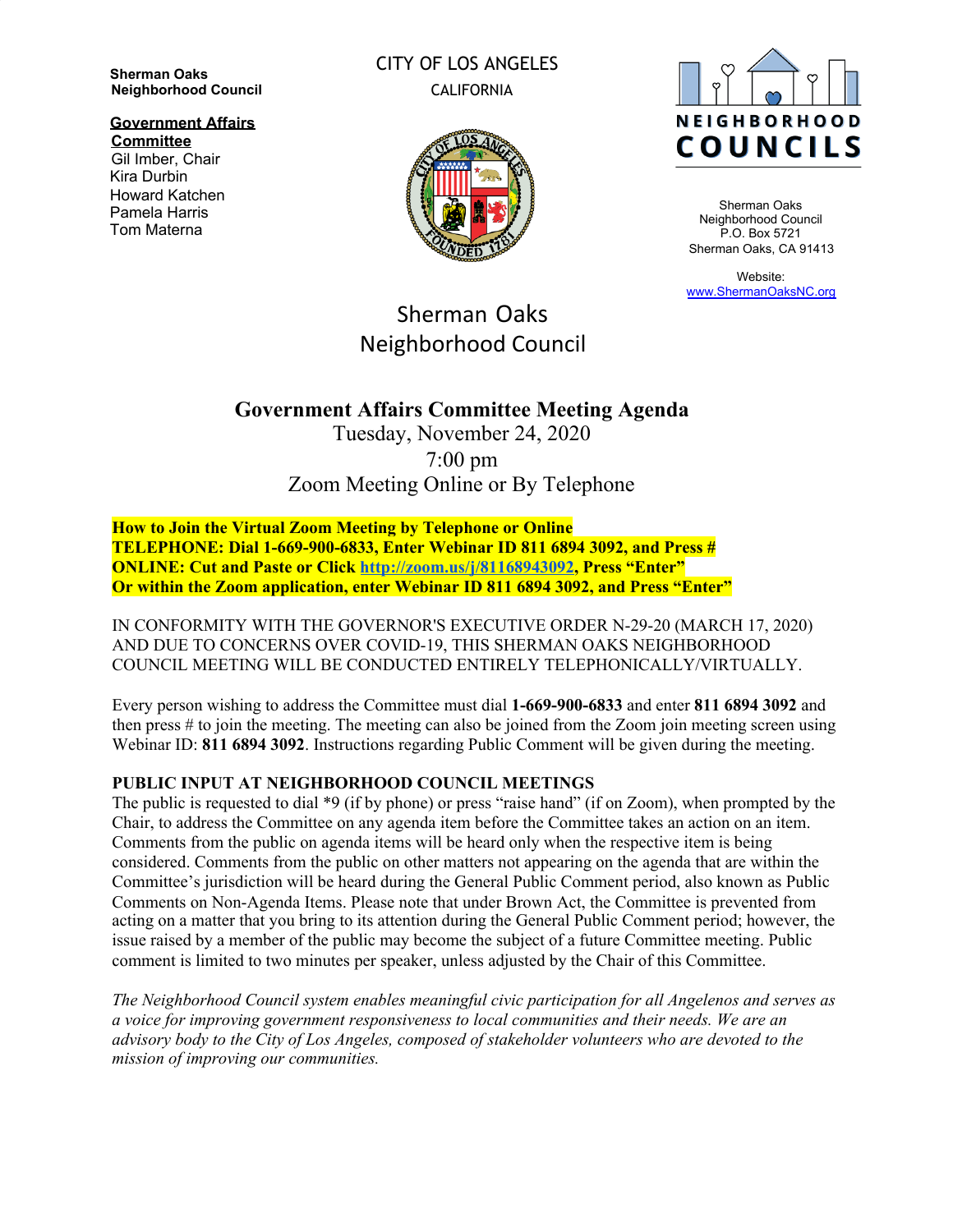Sherman Oaks Neighborhood Council

Government Affairs Committee Meeting Agenda, Tuesday, November 24, 2020, 7:00 pm Page 2

- **1. Call to Order**
- **2. Roll Call**
- **3. Administrative Motions**
	- a. Approval of the minutes of the October 27, 2020 meeting.

## **4. Comments by Public Officials**

### **5. Chair's Report**

- a. [CF 20-1205](https://cityclerk.lacity.org/lacityclerkconnect/index.cfm?fa=ccfi.viewrecord&cfnumber=20-1205). Army Corp of Engineers / Sepulveda Basin: Adopted.
- b. Bylaws, rules, and regular order.

## **6. Action Items Which May Be Voted Upon**

- a. [CF 20-0004-S1](https://cityclerk.lacity.org/lacityclerkconnect/index.cfm?fa=ccfi.viewrecord&cfnumber=20-0004-S1). Republic of Artsakh / Azerbaijan Military Forces / Ceasefire / Commendatory Resolution.
	- i. Possible motion and vote. Guest speaker: Avo Babian. Los Angeles is a sister city of Yerevan, Armenia (since 2007) and friendship city of Shushi, Artsakh (since 2013). See: [CF](http://clkrep.lacity.org/onlinedocs/2013/13-0004-s2_misc_9-10-13.pdf) [13-0004-S2.](http://clkrep.lacity.org/onlinedocs/2013/13-0004-s2_misc_9-10-13.pdf) Commendatory Resolution / Republic of Armenia / Republic of Artsakh; and [CF 14-0621.](https://cityclerk.lacity.org/lacityclerkconnect/index.cfm?fa=ccfi.viewrecord&cfnumber=14-0621) City of Stepanakert / Donation of Surplus Fire Hoses.

## **7. Additional Items for Discussion**

- a. [CF 20-0668](https://cityclerk.lacity.org/lacityclerkconnect/index.cfm?fa=ccfi.viewrecord&cfnumber=20-0668). Redistricting Process / 2020 Decennial United States Census Data.
	- [CF 20-0668-S1](https://cityclerk.lacity.org/lacityclerkconnect/index.cfm?fa=ccfi.viewrecord&cfnumber=20-0668-S1). 2020 Redistricting Commission / Appointments.
		- Sherman Oaks is presently represented on the Los Angeles City Council (since 2011 redistricting) by Council District 4 (Councilmember David Ryu / CM-Elect Nithya Raman).
			- ♮ Ryu has nominated Councilmember Mike Woo (1985-93, LA City Council District 13) of Silver Lake to represent CD4 on the 2020 Los Angeles Redistricting Commission.
		- Sherman Oaks is presently represented on the Board of Education by Board District 3 (Board Member Scott Schmerelson).
			- ♮ Schmerelson has nominated Board Member Loraine Lundquist (2018-19, Northridge East Neighborhood Council) to represent BD3 on the 2020 Los Angeles Redistricting Commission.
			- 1. In 2012, the redistricting of CD 4 (then-Councilmember Tom LaBonge) into Sherman Oaks [and the San Fernando Valley in general] was [deemed](https://latimesblogs.latimes.com/lanow/2012/01/redistricting-los-angeles-city-maps-.html) by Councilmember Bill Rosendahl (CD11) as an "outrageous case of gerrymandering." LaBonge himself deemed the north-westerly expansion of CD4 to include Sherman Oaks as "very odd."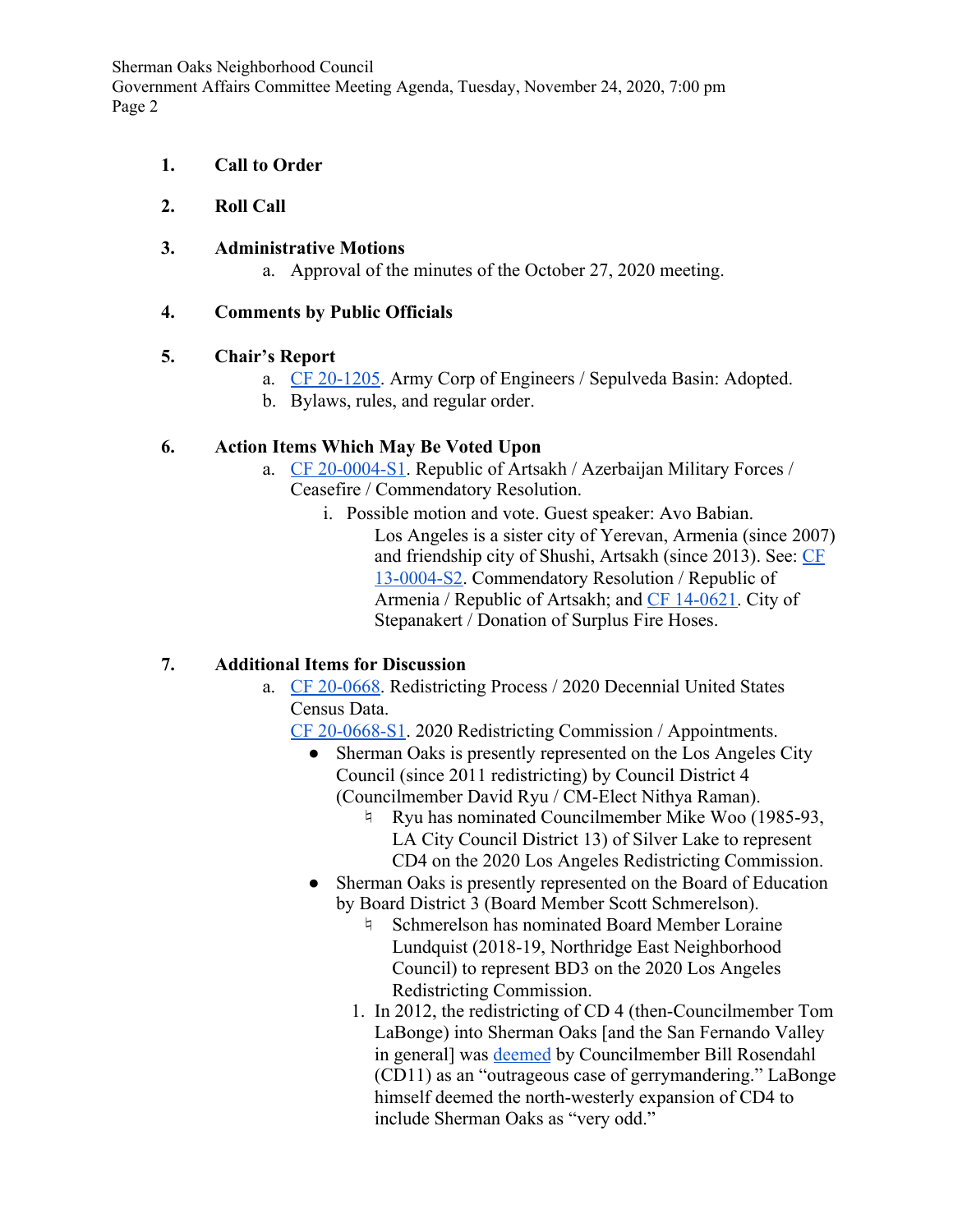Sherman Oaks Neighborhood Council Government Affairs Committee Meeting Agenda, Tuesday, November 24, 2020, 7:00 pm Page 3

> Incoming CM Raman has [stated](https://twitter.com/nithyavraman/status/1318258318528270336), "It's not healthy for so much power to be concentrated among so few people -- and our current districts are simply too large to be governed effectively...We could redistrict our city in a way that's easier for residents to understand. That's a change I'll fight for if I'm elected."

> This meeting's discussion will be an introduction to the redistricting concept that, at some point during a future meeting, may evolve into a comprehensive evaluation regarding appropriateness/effectiveness of Sherman Oaks and/or other neighborhood representation via CD4 and/or BD3 vs representation through an adjacent District, such as but not limited to CD2 (Krekorian) or CD5 (Koretz) [LA City Council], to better align with other Valley communities, and/or BD4 (Melvoin) or BD6 (Gonez) [School Board].

[CF 20-0668](https://cityclerk.lacity.org/lacityclerkconnect/index.cfm?fa=ccfi.viewrecord&cfnumber=20-0668) deadline is August 31, 2021. Potential conversation with elected officials/offices.

b. Possible agenda items for next meeting.

### **8. Public Comments on Non-Agenda Items Within the Committee's Jurisdiction**

### **9. Closing Remarks by Committee Members**

### **10. Adjournment**

\*All Council File (CF) items contain a hyperlink to the applicable source legislation.

### **THE AMERICAN WITH DISABILITIES ACT (ADA)**

As a covered entity under Title II of the Americans with Disabilities Act, the City of Los Angeles does not discriminate on the basis of disability and upon request will provide reasonable accommodation to ensure equal access to its programs, services, and activities. Sign language interpreters, assisted listening devices, or other auxiliary aids and/or services may be provided upon request. To ensure availability of services, please make your request at least 3 business days (72 hours) prior to the meeting by contacting the Department of Neighborhood Empowerment by calling (213) 978-1551 or email: [NCsupport@lacity.org](mailto:NCsupport@lacity.org)

#### **PUBLIC ACCESS OF RECORDS**

In compliance with Government Code section 54957.5, non-exempt writings that are distributed to a majority or all of the board in advance of a meeting may be viewed at our website: [www.ShermanOaksNC.org](http://www.shermanoaksnc.org/) or at the scheduled meeting. In addition, if you would like a copy of any record related to an item on the agenda, please email: [gil.imber.sonc@gmail.com.](mailto:gil.imber.sonc@gmail.com)

**PUBLIC AGENDA POSTING** – Neighborhood Council agendas are posted for public review as follows: ● Sherman Oaks Public Library, 14245 Moorpark St, Sherman Oaks, CA 91423.

- [www.ShermanOaksNC.org](http://www.shermanoaksnc.org/)
- Via e-mail subscription with L.A. City's Early Notification System at <https://www.lacity.org/subscriptions>